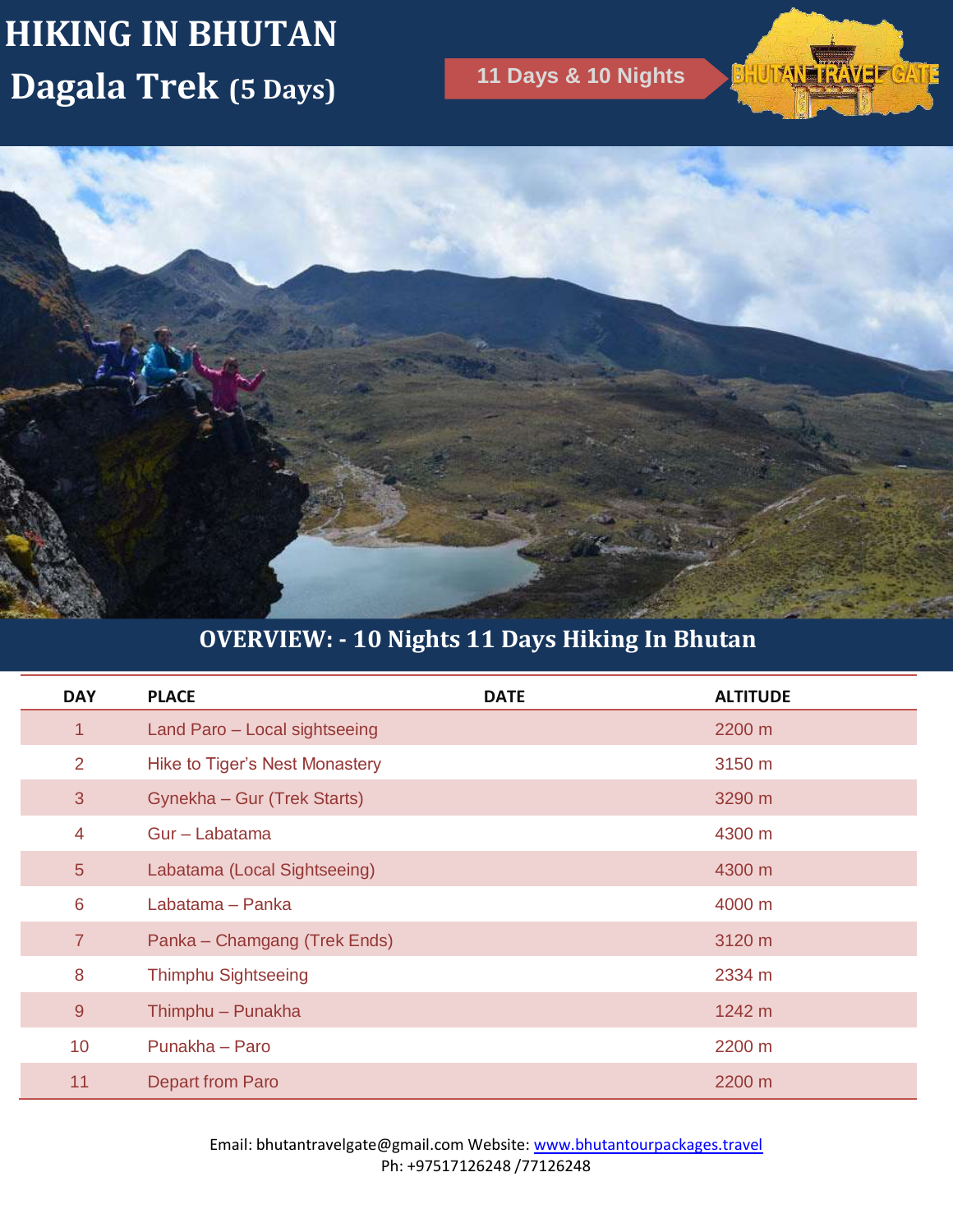#### **ARRIVE PARO – LOCAL SIGHTSEEING**

On arrival at Paro check into your hotel and visit the following: National Museum, housed in the Ta Dzong (watchtower). Here an intriguing collection of artifacts provide a wonderful introduction to the rich culture and heritage of the Kingdom. Paro Dzong, a fine example of Bhutanese historic architecture. It is also known as the Rinpung Dzong which means a "fortress that sits on a heap of jewels". This imposing dzong located above the Paro River is a fine example of Bhutanese architecture with its inward sloping walls



that rise to an impressive height.

The dzong was built in the 16th century on the foundation of a monastery built by Guru Rinpoche (who is regarded as the "second Buddha.") .From the dzong, walk further down to Nyamai Zampa, an oldest traditional cantilever bridge in Bhutan.

**Day 2**

**Day 1**

#### **EXCURSION TO TIGER'S NEST MONASSATERY**



After breakfast,drive to Paro which takes about 1 hr and then hike up to Taktsang Monastery, also known as 'Tiger's Nest'. The walk up to the viewpoint will take about  $1 - 1 \frac{1}{2}$  hrs depending on your fitness and from View Point you will enjoy a spectacular view of the monastery clinging to the side of the cliff. Stop for refreshment at the View Point

Email: bhutantravelgate@gmail.com Website: www.bhutantourpackages.travel Ph: +97517126248 /77126248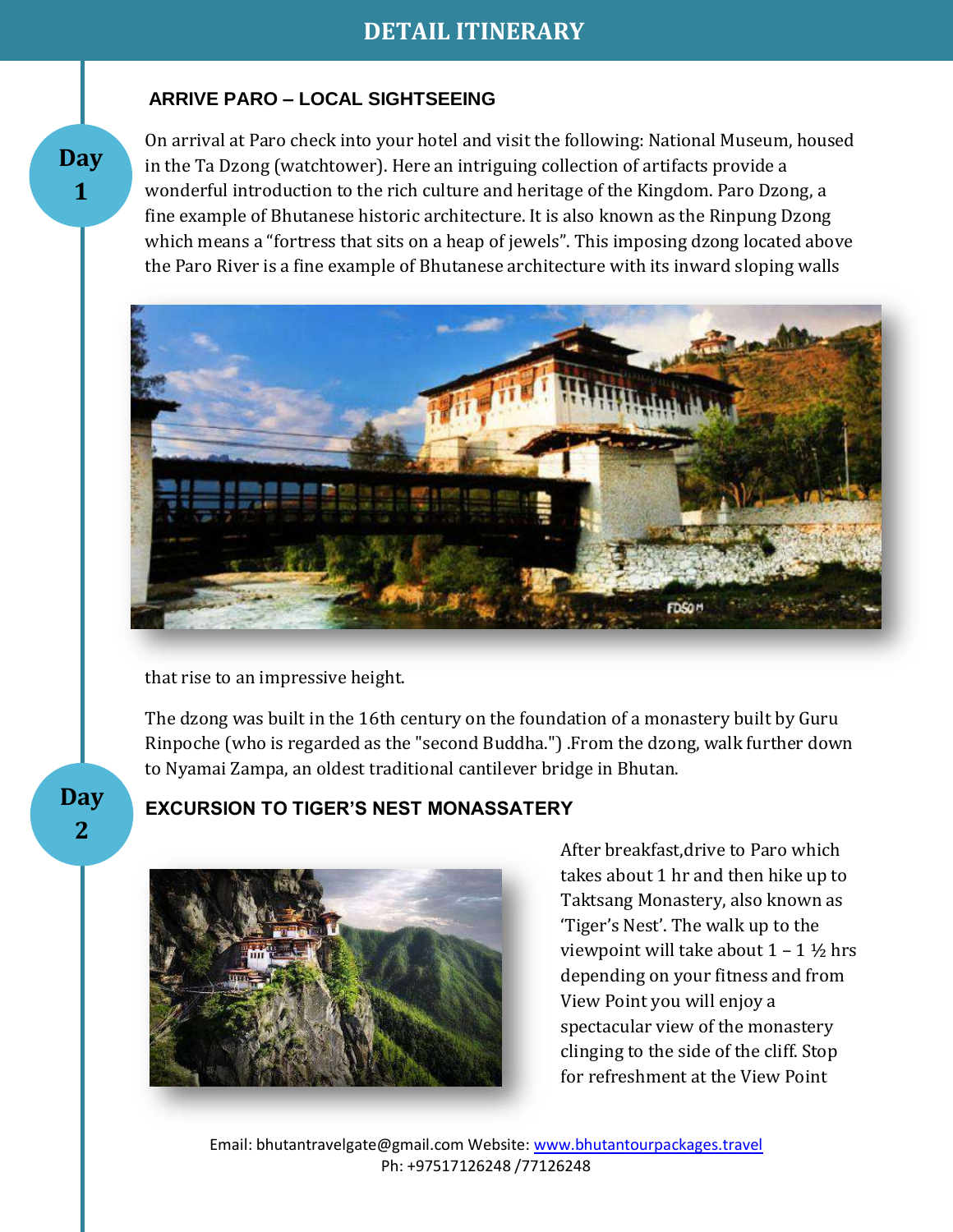Cafeteria. Then walk further up to the monastery which will take about 1 hour. It is said that in the 8th century Guru Rinpoche flew on the back of a tigress from eastern Bhutan to this place and meditated in a cave here for 3 months.

The principal Lhakhang (monastery) of the present monastic complex dates from 1692. Taktsang was damaged severely by fire in 1998 but has now been fully restored to its

former glory.After visiting the monastery, walk downhill back to the road on the way stop for lunch at the view point cafeteria and then walk further downhill to the road point. Then drive back to hotel.

On the way visit Kyichu temple, one of the 108 temples built in the 7th century by the Tibetan King



Songsten Gampo. The story goes that a giant demon lay across the whole area of Tibet and the Himalayas and was preventing the spread of Buddhism. To overcome her, King Songtsen Gampo decided to build 108 temples, which would be placed on all the points of her body. Of these 108 temples, 12 were built in accordance with precise plans. Thus, it happened that in about the year AD 638 the temple of Jokhang in Lhasa was built over the very heart of the demon.

#### **GYNEKHA – GUR (Trek Starts)**

The trek starts at beautiful Gynekha village and begins with a short descent to the river. After crossing the river you start climbing until you reach a huge rock platform from where you have a picturesque view of the valley below. After another two hours you reach Gur, an area of yak pastures located just below the main trail.

**Distance: 7 km; Hiking time: 4 – 5 hours; Camp altitude: 3290 m.**

#### **GUR – LABATAMA**

**Day 3**

**Day 4**

> On the second day, the trail takes you across the high ridges from where you can truly appreciate the rugged beauty of your surroundings and the mountain vegetation. The path winds through refreshing meadows adorned with wild flowers and asparagus (in spring). The first mountain pass you cross is marked by a huge cairn and gives a spectacular view of Kanjenjunga (Sikkim) and a number of the Bhutanese Himalayan peaks. As you descend the pass you will be able to see the entirety of the Dagala mountain range including meadows and yak herder camps. Once you have descended into the Labatama valley you begin climbing gradually through the valley, passing several yak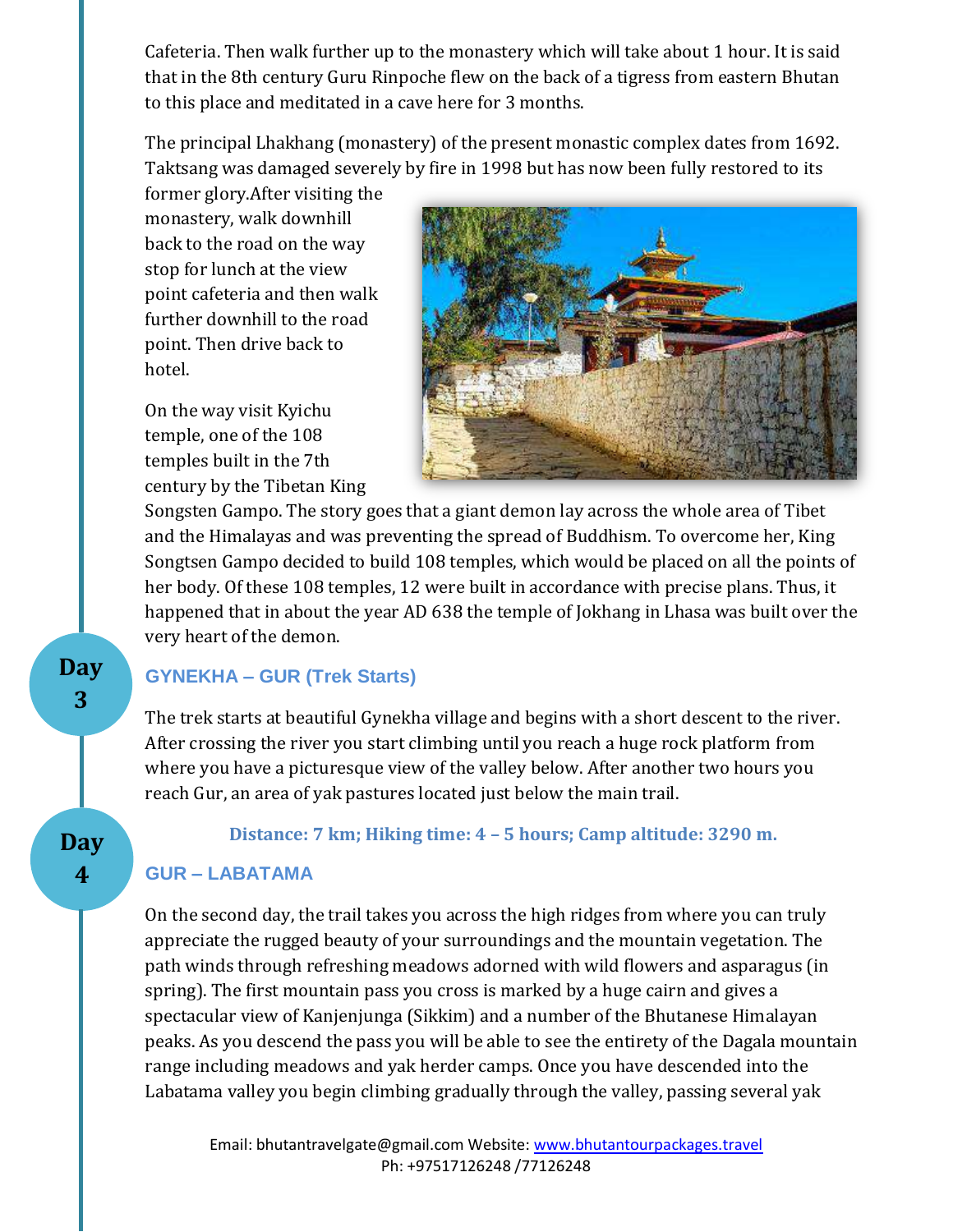herder huts before you arrive at Uthso Tsho. The campsite is right next to the lake.

**Distance: 10 km; Hiking time: 4 – 5 hours; Camp altitude: 3770 m.**

#### **LABATAMA (LOCAL SIGHTSEEING)**

This day will be dedicated to relaxing and recuperating at Labatama. It is an ideal to taker an excursion to any of three nearby lakes: Reli Tsho, Hen Tsho and Jama Tsho. Hikers are encouraged to take the opportunity to engage in some trout fishing as the location is ideal. Permits are required for fishing so you should request your tour operator to make the necessary arrangements beforehand.

#### **LABATAMA – PANKA**

**Day** 

**5**

**Day** 

**6**

**Day 8**

**Day 7**

**7**

The trail climbs along the western side of Dala Tsho up to a saddle at 4,520m. From here onwards you will have a fantastic view of the majestic Himalayan peaks all through the descent. The mountain peaks visible include Mt. Everest (Nepal), Mt. Kanchenjunga (Sikkim), Mt. Jomolhari, Mt. Jichu Drake, Mt. Tshering Gang, Mt. Khangbum, Mt. Masang Gang, Mt. Tsende Gang and Mt. Gangche Ta. If you want an even better view, you can climb a peak close to the saddle with an altitude of 4,720m. From the saddle the path descends, passing some yak herder huts to Doccha Chhu. You follow the river for a while, but stay higher up on the slope to reach Panka with ascents and descents along the way.

**Distance: 8 km; Hiking time: 4-5 hours; Camp altitude: 4000 m.**

### **PANKA – CHAMGANG - THIMPHU (TREK ENDS)**

The day begins with a gradual climb. If the weather permits, you will have a spectacular view of Mount Gangkar Puensum, the highest mountain in Bhutan and several other Himalayan peaks. From this pass, the trek takes you downhill towards Phajodhing where you will halt for the night. The camp is located just above Phadjoding Monastery.

After passing Phadjoding monastery, the trek to Thimphu (Mothitang) is downhill through a forested area of mostly blue pine. The walk, at a leisurely pace, takes about three hours.

**Distance: 14 km; Hiking time: 7 hours.**

#### **THIMPHU SIGHTSEEING**

After breakfast visit following place:

 Institute for Zorig Chusum - commonly known as Arts & Crafts School or Painting School, the Institute offers a six-year course on the 13 traditional arts and crafts of Bhutan. On a visit, one can see students learning the various skills taught at the school.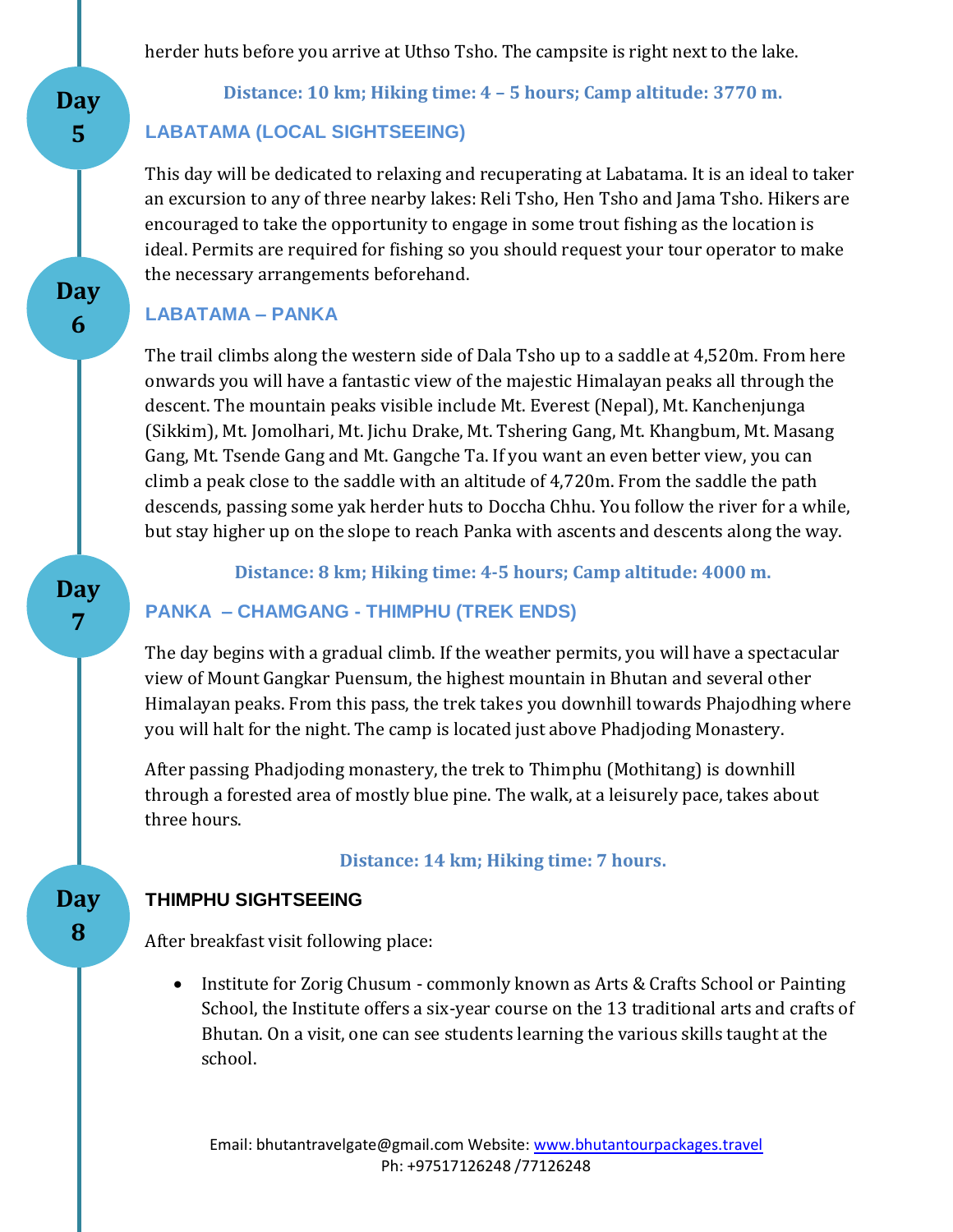- Coronation Park Located on the banks of the river (near the city stadium), this 5.6 acres of parkland offer a pleasant and relaxing environment to stroll or to sit and watch
- the river flow by. Kuensel Phodrang and visit tallest Buddha statue and enjoy the full view of Thimphu Valley below.
- The Folk Heritage Museum (Phelchey Toenkhyim) - It is dedicated to connect



people to the Bhutanese rural past through exhibits, demonstrations, educational programes and documentation of rural life. The principal exhibit in the museum is



a restored three storey traditional rammed mud and timber house, which dates back to the mid 19thm century. The design and form

of house is that of an average household in the Wang area during that era. The age of structure demonstrates the durability and performance of the building materials. From ground to top floor, household objects, typical domestic tools and equipments that would have been used by a family during that period are put on display. The museum is also developing some of the native trees and plants that were used for various domestic purposes in the rural households.

 Weekend Market - Every Saturday and Sunday most of Thimphu's scant population and many valley dwellers congregate on the banks of the river where weekend market is held. It is an interesting place to visit and provides opportunity to mingle with the local people.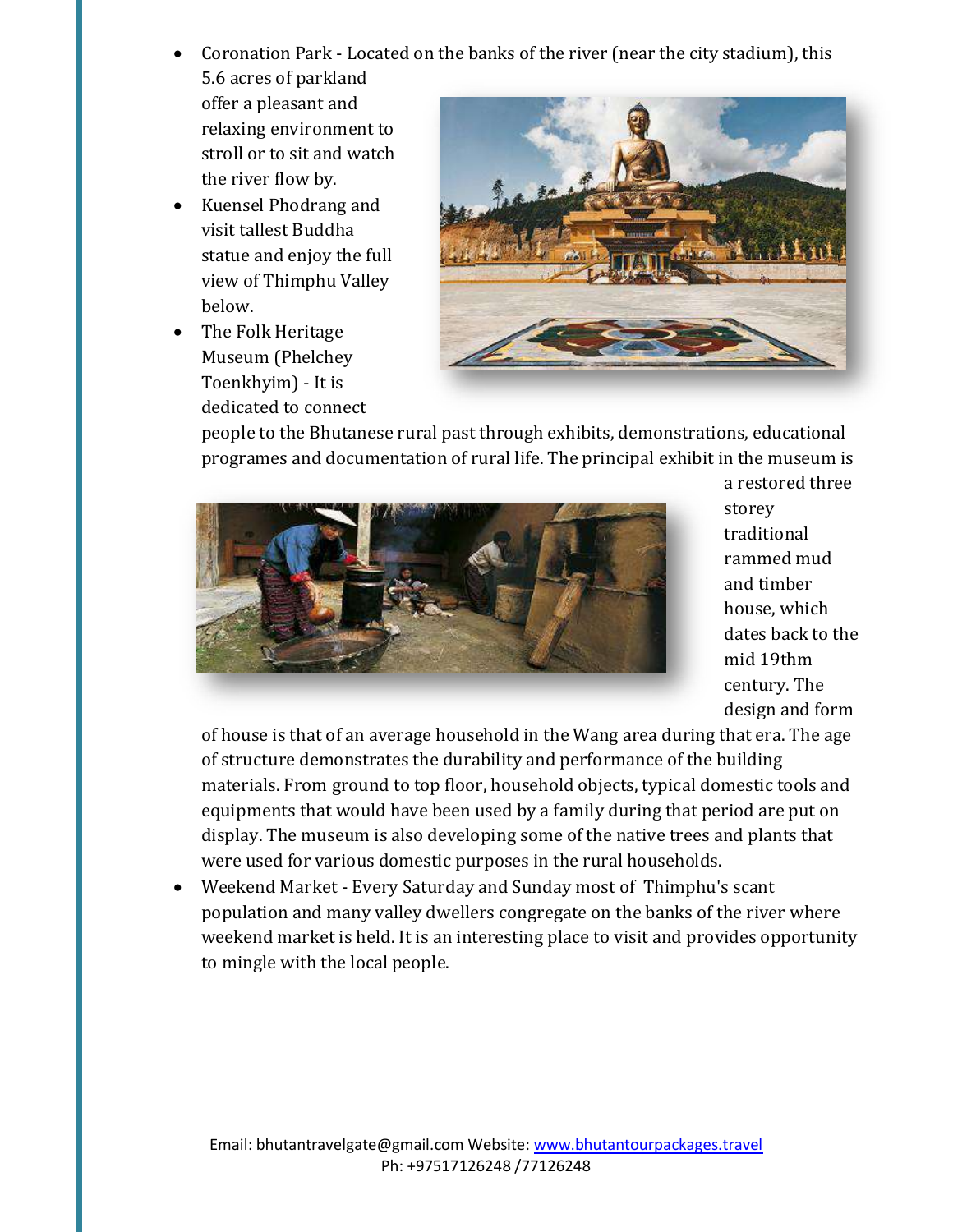#### **THIMPHU – PUNAKHA**

After breakfast, travel to Punakha through Dochula Pass 3140 m). In the clear spring sky, you can enjoy the panoramic view of the Himalayan Mountain ranges. . Then pass by the



beautiful 108 chortens built on the hill by Her Majesty Ashi Dorji Wangmo Wangchuck (Queen Mother of Bhutan) for the security and well being of His Majesty, the

King of Bhutan.

Punakha has been inextricably linked to some of the most momentous events in the Bhutanese history and deserves its reputation as one of the most beautiful and significant regions at the heart of Bhutanese culture. Punakha had served as the capital of Bhutan from 1637 till 1907. The dzong is historically important and stands as the symbol for a unified Bhutan.



Email: bhutantravelgate@gmail.com Website: www.bhutantourpackages.travel Ph: +97517126248 /77126248